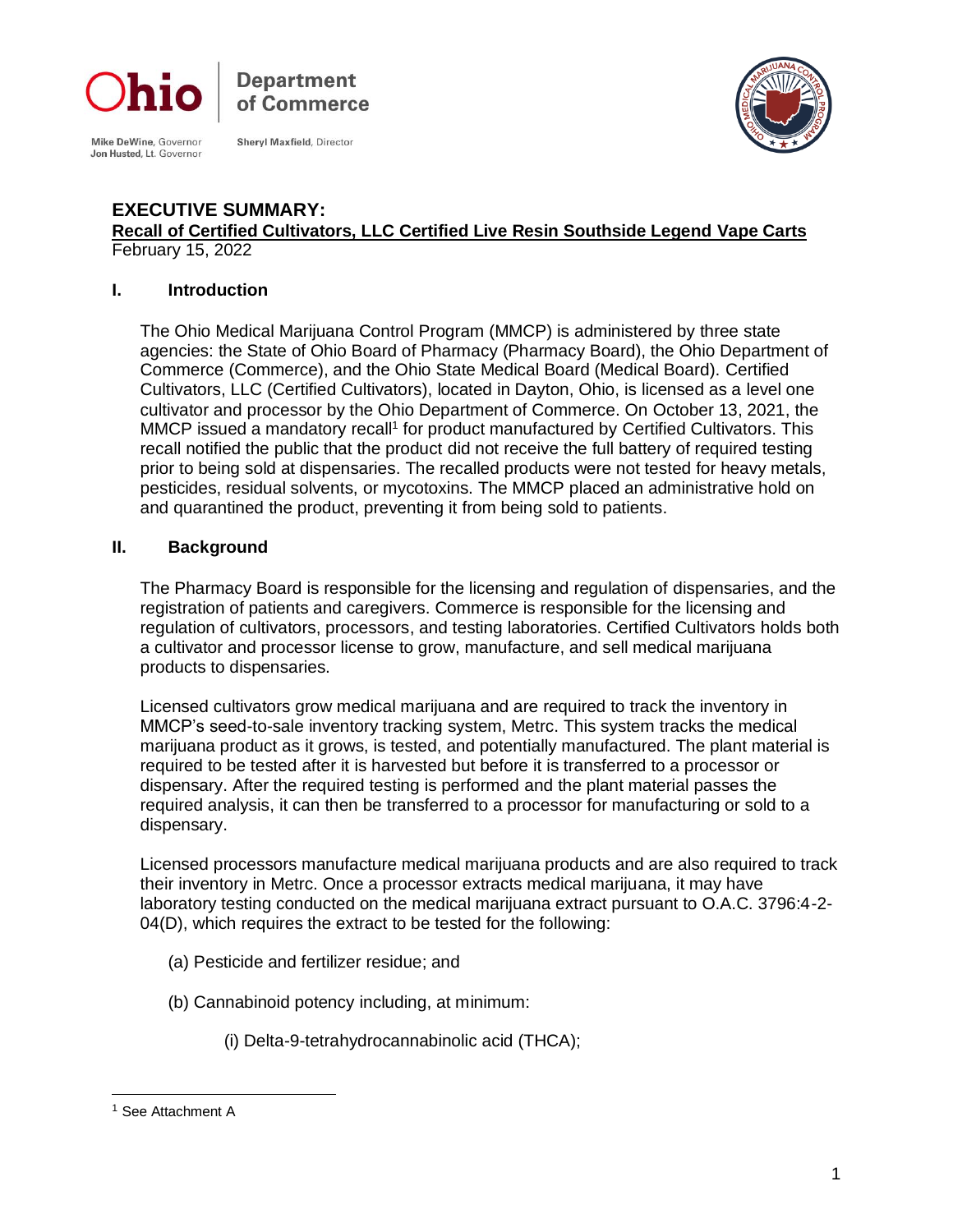- (ii) Delta-9-tetrahydrocannabinol (THC);
- (iii) Cannabidiolic acid (CBDA);
- (iv) Cannabidiol (CBD); and
- (v) Cannabinol (CBN);
- (c) Mycotoxin contamination;

(d) Heavy metal contamination including, at a minimum, arsenic, cadmium, lead, and mercury; and

(e) Residual solvents.

Once the extract is used in the manufacturing of a medical marijuana product, O.A.C. 3796:4-2-04(C) requires the product to be tested for all of the following prior to packaging for distribution to a dispensary:

- (1) Cannabinoid potency including, at minimum:
	- (a) Delta-9-tetrahydrocannabinolic acid (THCA);
	- (b) Delta-9-tetrahydrocannabinol (THC);
	- (c) Cannabidiolic acid (CBDA);
	- (d) Cannabidiol (CBD); and
	- (e) Cannabinol (CBN);
- (2) Foreign matter contamination;
- (3) Microbial contamination;

(4) Mycotoxin contamination, if a medical marijuana extract was used in the manufacture of the product that was not previously tested for mycotoxin contamination by a licensed testing laboratory;

(5) Heavy metal contamination including, at a minimum, arsenic, cadmium, lead, and mercury, if a medical marijuana extract was used in the manufacture of the product that was not previously tested for heavy metal contamination by a licensed testing laboratory;

(6) Pesticide and fertilizer residue, if a medical marijuana extract was used in the manufacture of the product that was not previously tested for pesticide or fertilizer residue contamination by a licensed testing laboratory; and

(7) Residual solvents, if a hydrocarbon-based medical marijuana extract was used in the manufacture of the product that was not previously tested for residual solvent contamination by a licensed testing laboratory.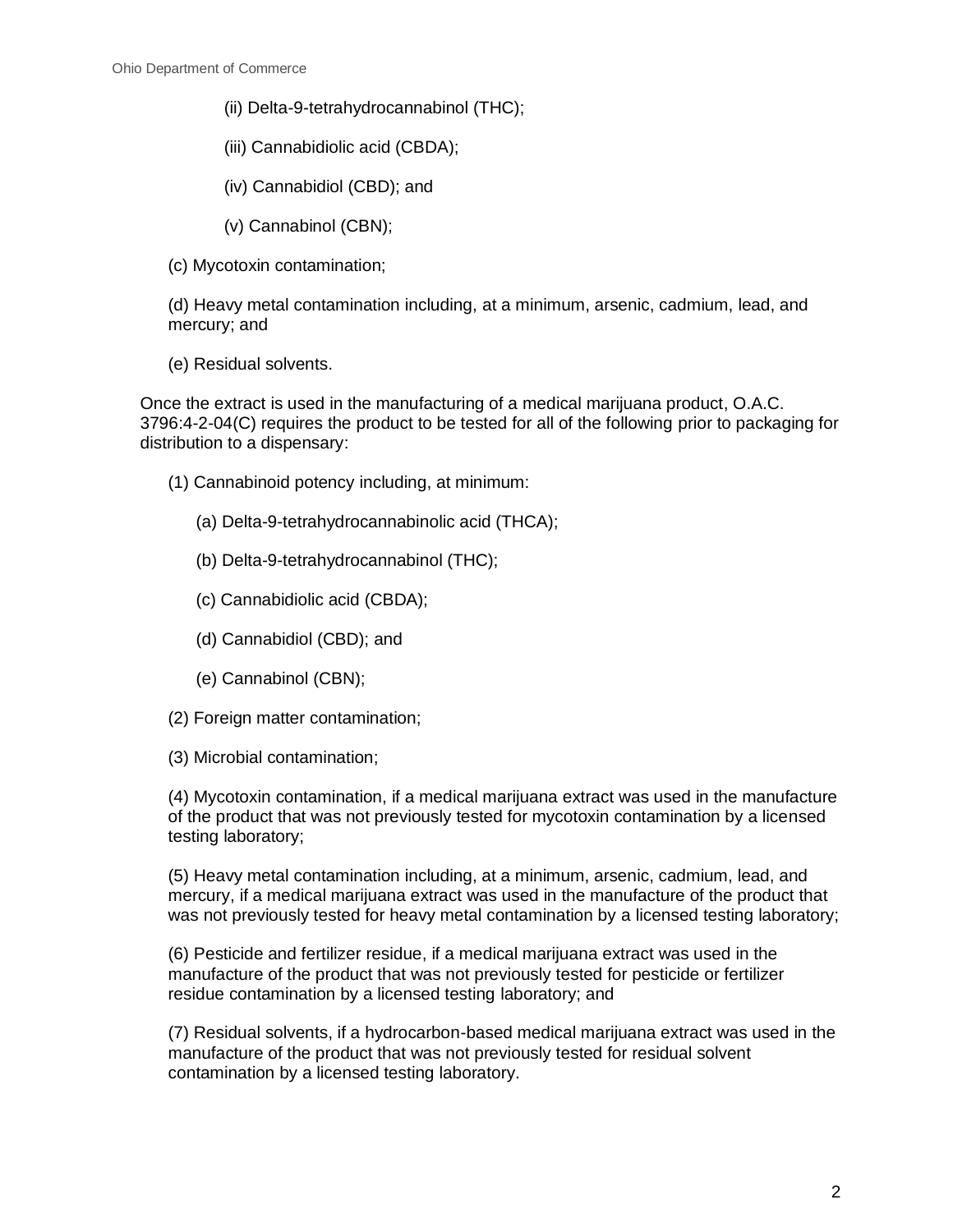Certified Cultivators did not test the medical marijuana extract that was used to manufacture the products subject to this recall pursuant to O.A.C. 3796:4-2-04(D). Therefore, testing on the manufactured product intended to be distributed to a dispensary should have included analysis for mycotoxins, heavy metals, pesticide and fertilizer residue, and residual solvents as required by O.A.C. 3796:4-2-04(C)(4) through (7). Certified Cultivators failed to complete that required testing on these products prior to distributing them to dispensaries.

## **III. Recall**

On October 13, 2021, the MMCP received an anonymous email that there were Certified Cultivators products being sold that were not tested for all contaminants required by rules. After further investigation by the MMCP and speaking with Certified Cultivators representatives, it was determined that some products were not fully tested pursuant to O.A.C. 3796:4-2-04(C).

The Department of Commerce MMCP, in coordination with the Ohio Board of Pharmacy, on October 13<sup>th</sup> issued a mandatory recall on the affected products, placed an administrative hold on the products at the processor, and quarantined the products at the dispensary so they could not be sold to patients.

The MMCP directed Certified Cultivators to pick up products from the affected dispensaries so they could be randomly tested. On October  $27<sup>th</sup>$ , the licensee began picking up the products. On November 2<sup>nd</sup>, North Coast Testing Laboratory randomly selected 10 units of the recall product for testing. The lab reported on November  $5<sup>th</sup>$  that the products passed all required testing.

On November 19<sup>th</sup>, the MMCP announced that the products were retested and determined to be safe for patients.

### **The MMCP performed the following actions as a result of the product recall and administrative hold:**

- Identified all products located at the processor and dispensaries that were affected by the recall
- Communicated to patients that recalled products may be returned to dispensaries
- Communicated product recall updates, including testing results, to patients
- Required Certified Cultivators to collect all unsold products located at dispensaries
- Required Certified Cultivators to submit to additional testing
- Required product returned by patients to be destroyed at the return dispensary location
- Determined that there were violations of Chapter 3796 of the Administrative Code based on the above that were resolved via a Consent Agreement

#### **Certified Cultivators, LLC performed the following actions related to the product recall:**

- Cooperated with the MMCP investigation into the matter and responded to all requests from the Department
- Entered into a Consent Agreement with the Department to resolve the recall
- Submitted to additional testing required by the Department
- Conducted an internal audit
- Conducted enhanced training for employees
- Added an additional internal check to confirm all test results
- Updated its Standard Operation Procedures (SOP)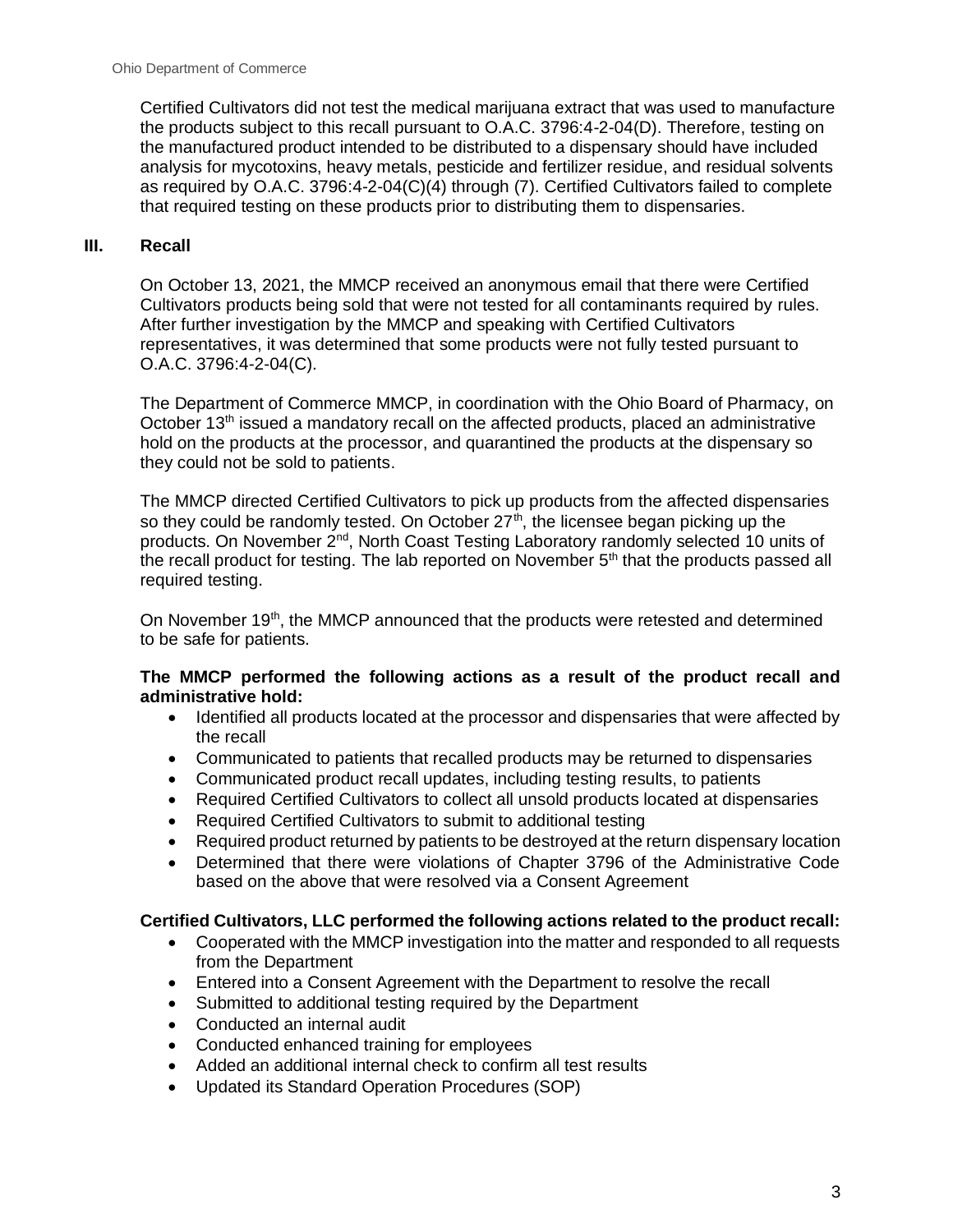## **IV. Recall Metrics**

### Products Recalled

o Certified Live Resin Southside Legend

## Product IDs<sup>2</sup> Recalled

o M00000224907: Oil Vap 7-0-50 CERTIFIED LIVE RESIN SOUTHSIDE LEGEND

#### Product and Dispensary Metrics

- o Retail units delivered to dispensaries: 888
- o Number of patients that purchased product: 183
- o Number of units dispensed to patients: 231
- o Returns: 64
- o Number of dispensaries impacted by recall: 20

#### Patient Adverse Events

o No reports of adverse events were received.

## **V. Conclusion**

The MMCP suspended sales of all Certified Resin Southside Legend vape carts to investigate testing not conducted on the product. The sample units of the product subsequently passed required testing for contaminants and the MMCP did not identify any safety or health concerns for patients who may have purchased and used the product.

The MMCP is committed to ensuring patients have access to safe products and will continue to identify program improvements, including information gleaned from this recall and investigation, to inform any future regulatory and policy updates and ensure facilities are operating appropriately.

 $<sup>2</sup>$  All medical marijuana products must have an assigned Product ID to be accepted by a dispensary and</sup> to enable submission of dispensation data to the Ohio Automated Rx Reporting System. This applies to each medical marijuana strain and medical marijuana form and dose. The assignment of a Product ID is to ensure that only products in compliance with MMCP regulations are available to patients and their caregivers.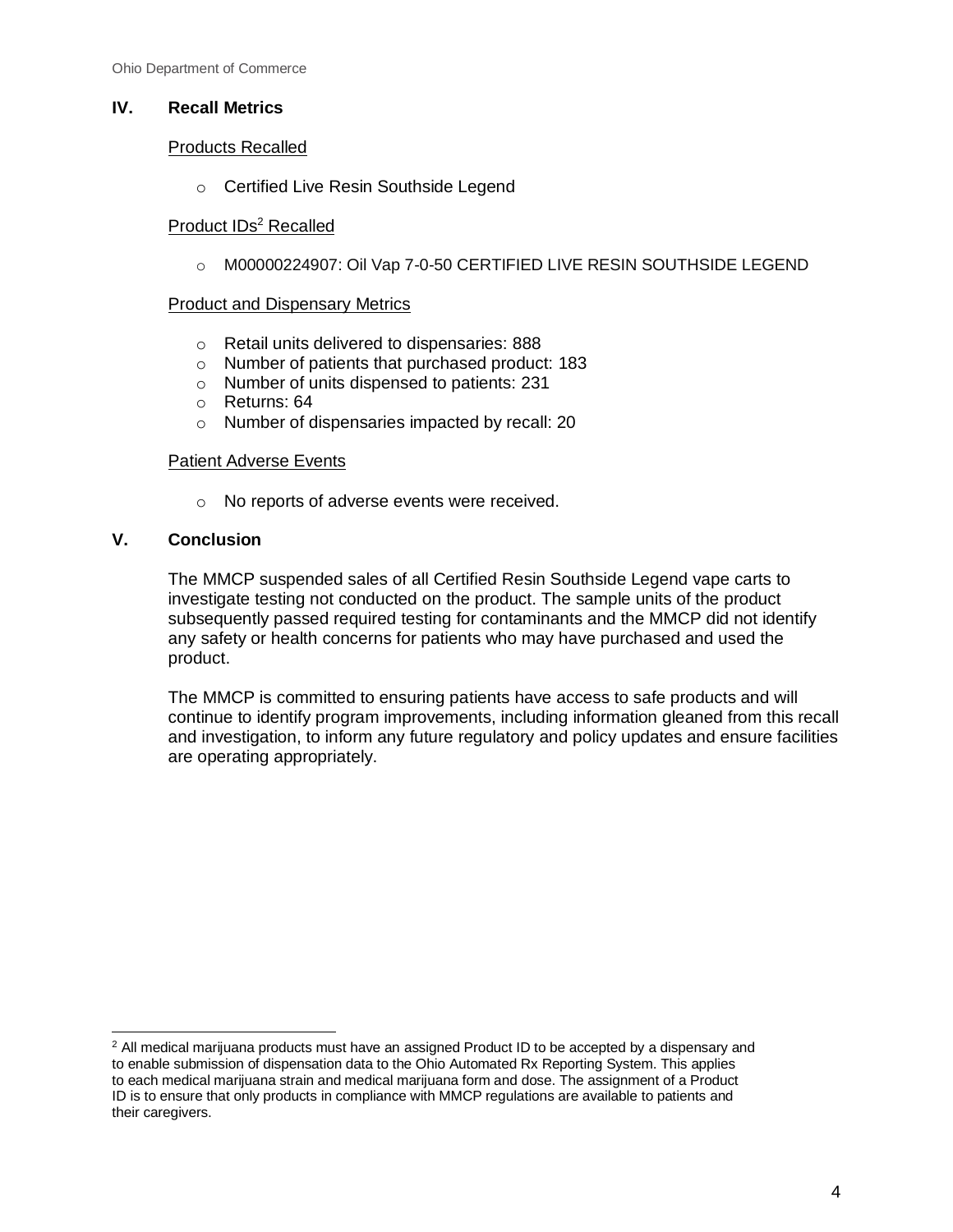## **ATTACHMENT A**



# **OHIO MEDICAL MARIJUANA CONTROL PROGRAM MANDATORY PRODUCT RECALL - 10/13/21**

**TOPIC:** Mandatory Product Recall

**ISSUE:** The Ohio Medical Marijuana Control Program (MMCP) is issuing a mandatory product recall on manufactured products sold to dispensaries by processor, Certified Cultivators, LLC. This recall is being initiated by the MMCP because the manufactured products did not receive the full battery of required testing prior to being sold at dispensaries. The recalled products were not tested for heavy metals, pesticides, residual solvents, and mycotoxins. The MMCP is investigating this matter and will issue an executive summary at the conclusion of the investigation.

## **AFFECTED PRODUCT:**

**Product Name:** Certified Live Resin Southside Legend

**Purchase Dates:** Beginning September 1, 2021 - Present

**Processor Name:** Certified Cultivators, LLC

#### **Product ID:**

M00000224907: Oil Vap 7 - 0 - 50 CERTIFIED LIVE RESIN SOUTHSIDE LEGEND

Purchased from the following dispensaries:

About Wellness - Lebanon Bloom Medicinals - Akron Bloom Medicinals - Columbus Bloom Medicinals - Painesville Bloom Medicinals - Seven Mile Columbia Care - Dayton Columbia Care - Logan Columbia Care - Marietta Columbia Care - Monroe Strawberry Fields - Columbus Sunnyside - Cincinnati Sunnyside - Marion